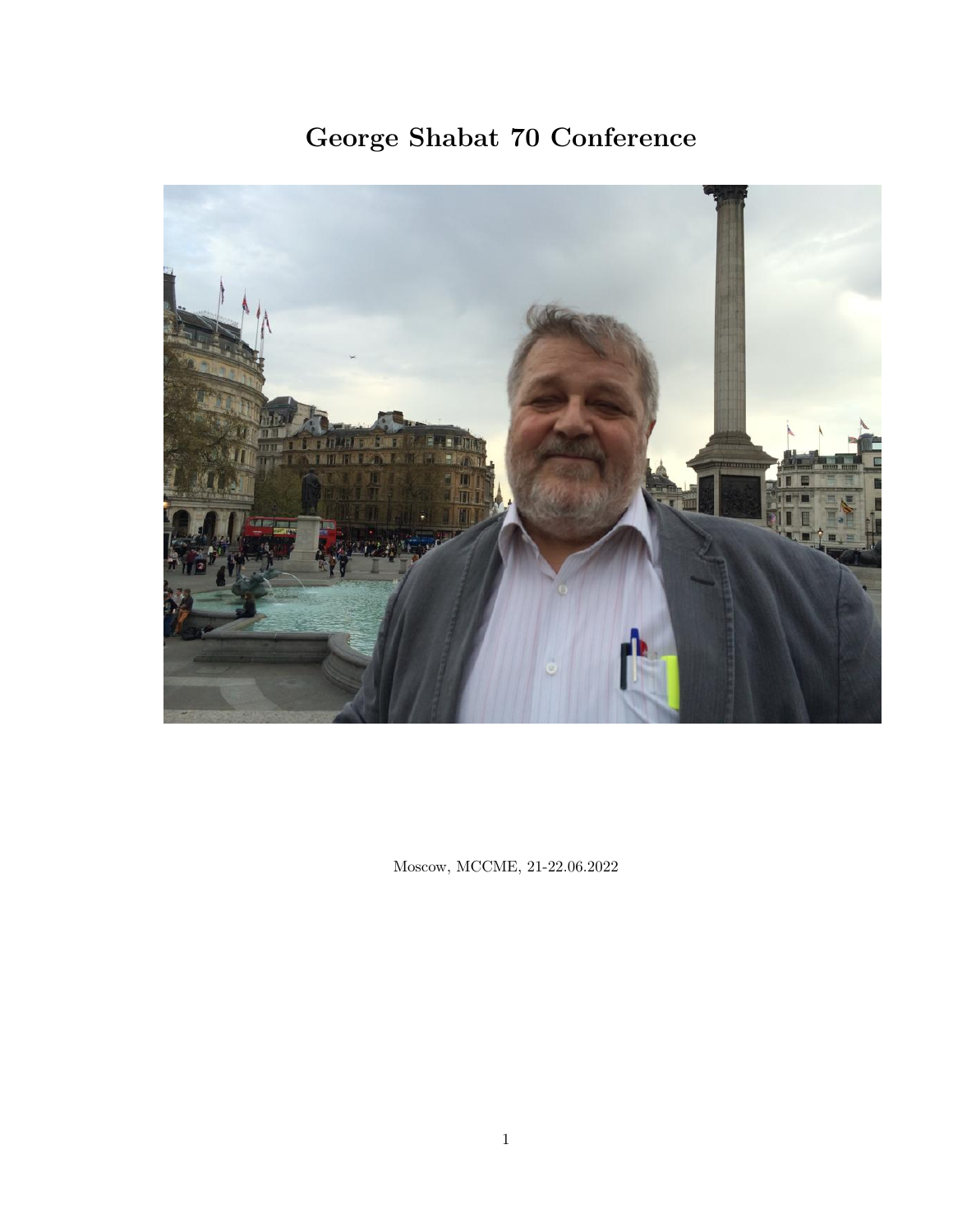#### Contents

| $\mathbf 1$ | Nikolai Adrianov<br>Enumerating dessins with almost regular elliptic passports                                      | 4              |
|-------------|---------------------------------------------------------------------------------------------------------------------|----------------|
|             | 2 Natalia Amburg<br>Tensor models and ramified covering of 3D sphere                                                | 5              |
| 3           | Boris Bychkov, Petr Dunin-Barkowski<br>Double Hurwitz numbers, maps, topological recursion, and dualities           | 6              |
|             | 4 Leonid Chekhov<br>Cluster algebras and integrability                                                              | $\overline{7}$ |
| 5           | Anna Felikson<br>Friezes for a pair of pants                                                                        | 8              |
|             | 6 Vladimir Gurvich<br>On the degree sequences of dual graphs on surfaces                                            | 9              |
| 7           | Alexander Guterman<br>Maps preserving matrix invariants                                                             | 10             |
|             | 8 Yulij Ilyashenko<br>Simultaneous uniformization of the leaves of analytic foliations                              | 11             |
| 9           | <b>Gareth Jones</b><br>Operations on maps and dessins                                                               | 12             |
|             | 10 Anton Khoroshkin<br>On Kontsevich Graph complexes                                                                | 13             |
|             | 11 Elena Kreines<br>On simple assembly graphs                                                                       | 14             |
|             | 12 Alexander Molyakov<br>Endomorphisms of the loop group of multiplicative group                                    | 15             |
|             | 13 Daniil Rudenko<br>Volumes of hyperbolic polytopes, cluster polylogarithms, and the Goncharov depth<br>conjecture | 16             |
|             | 14 George Shabat<br>On generalizations of dessins d'enfants and Belyi pairs                                         | 17             |
|             | 15 Sergei Smirnov<br>Integral preserving discretization of two-dimensional Toda lattices                            | 18             |
|             | 16 Alexander Tumanov<br>Finite jet determination for CR mappings                                                    | 19             |
|             | 17 Pavel Tumarkin<br>Quivers, surfaces, and reflection groups                                                       | 20             |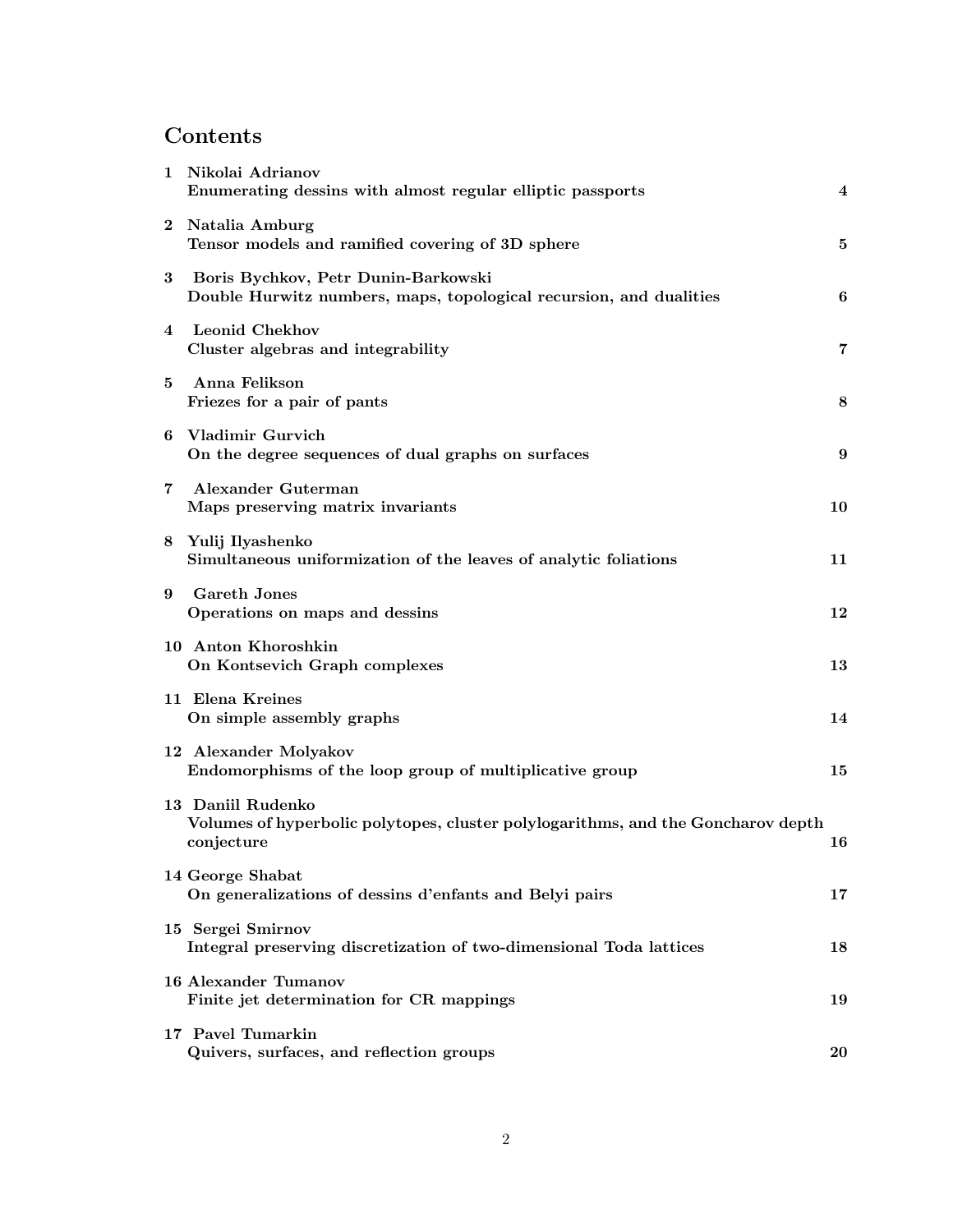| 18 Alexander Voronov                                  |    |
|-------------------------------------------------------|----|
| On the BV structure on the cohomology of moduli space | 21 |
|                                                       |    |
| 19 Dimitri Zvonkine                                   |    |
| How quantum Hall effect leads to algebraic geometry   | 22 |
|                                                       |    |
| 20 Conference Program                                 | 23 |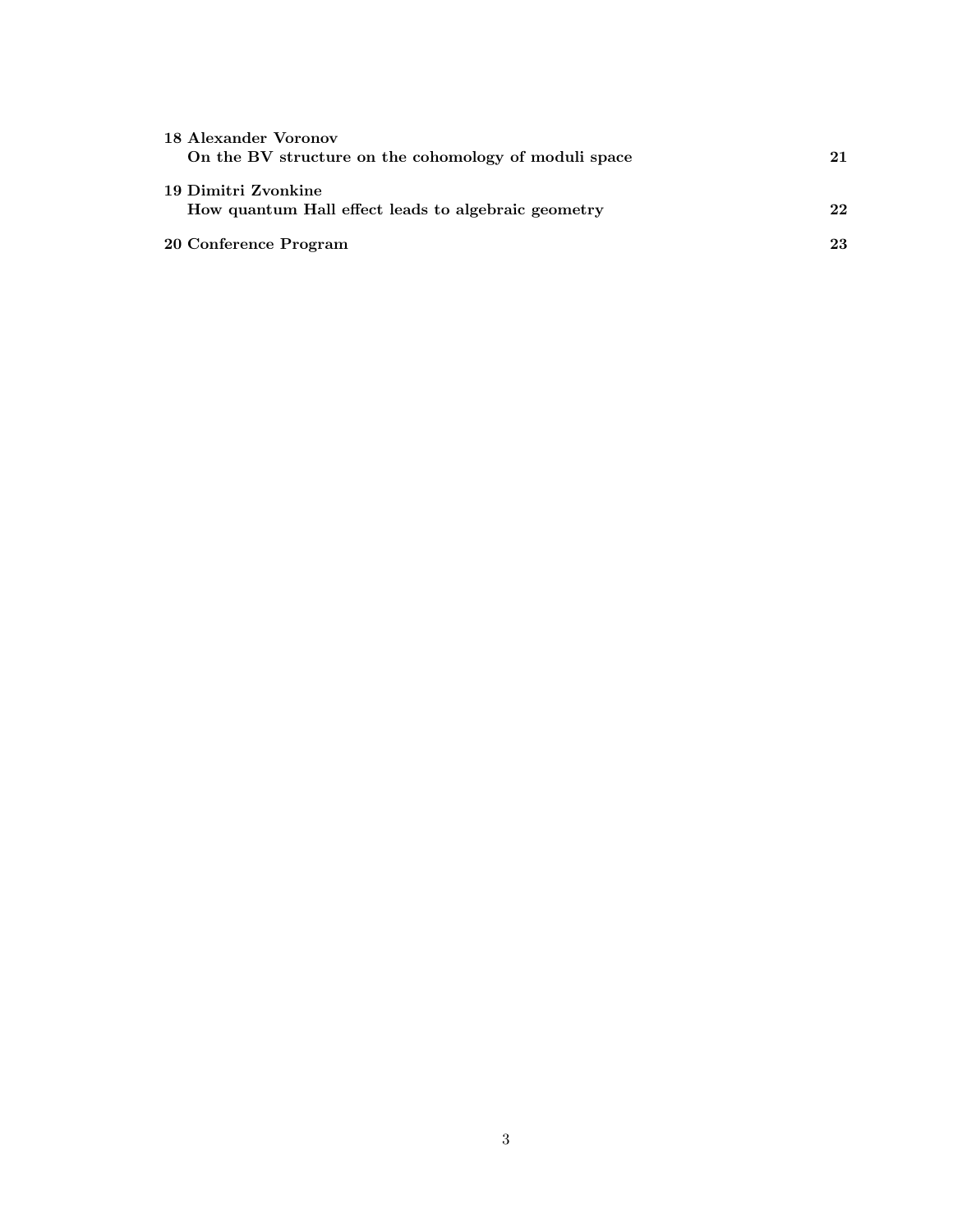# 1 Nikolai Adrianov Enumerating dessins with almost regular elliptic passports

We consider passports that are close to regular elliptic passports of types  $(3,3,3)$ ,  $(2,4,4)$  and  $(2,3,6)$ . Running computer-based enumeration of dessins with these passports we guess a number of nice sequences with generating functions related to theta-functions. Some of these experimental results will be proved. Many other formulas and observations will be stated as conjectures.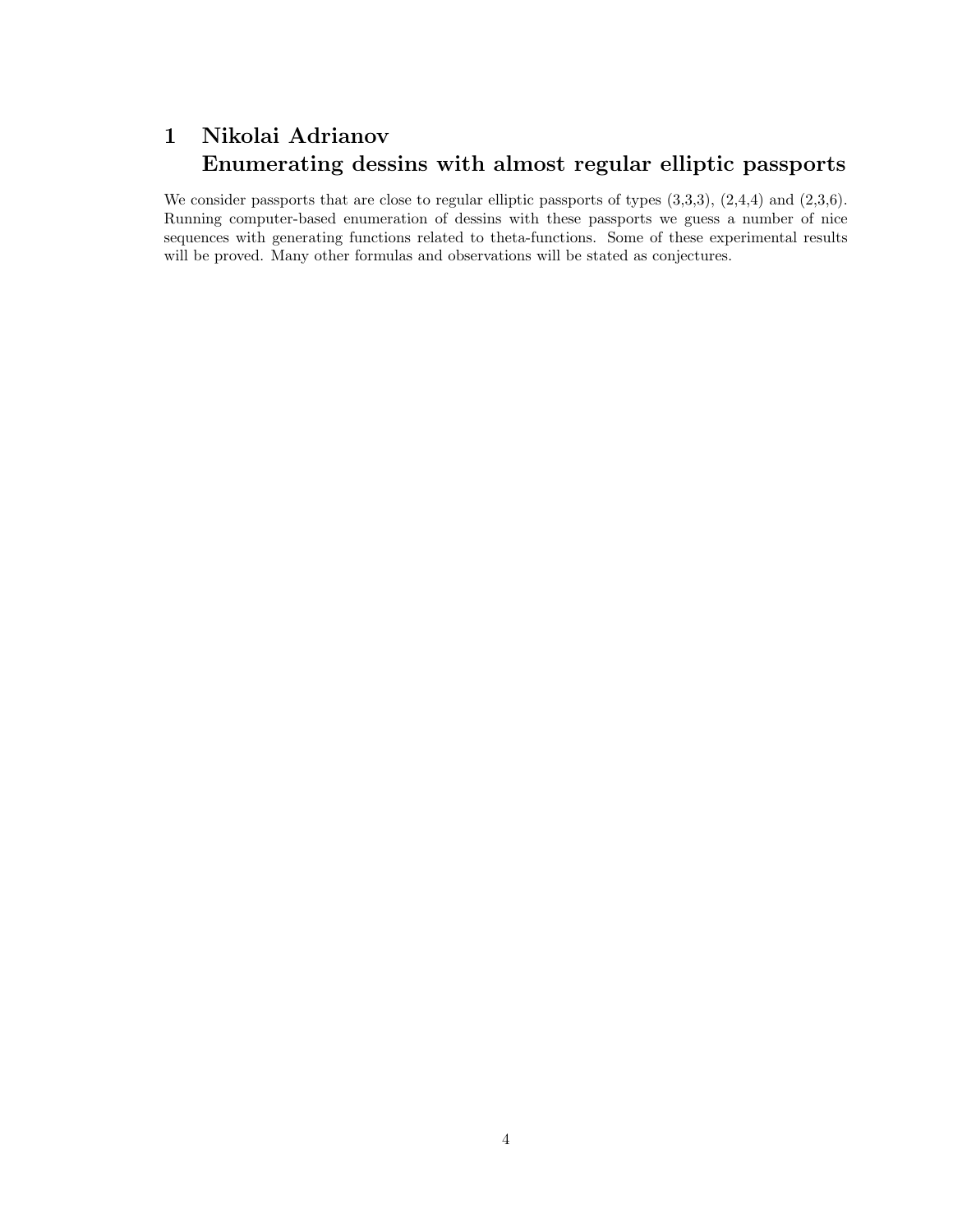# 2 Natalia Amburg Tensor models and ramified covering of 3D sphere

We consider rank 3 random tensor model with Gaussian measure. Integral of an operator by Wick theorem defines ramified covering of 3D sphere. 3D covering space is glued from tetrahedrons.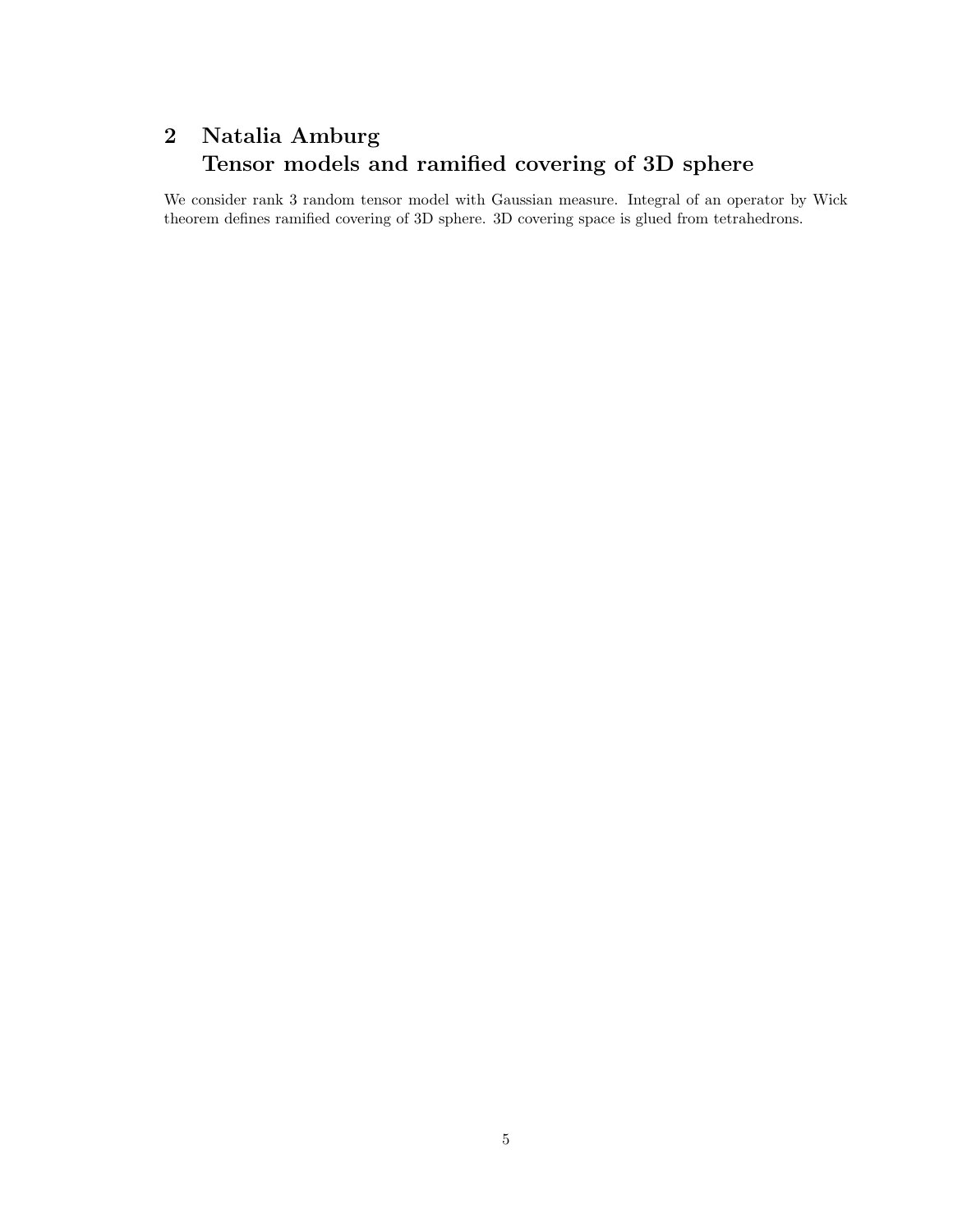## 3 Boris Bychkov, Petr Dunin-Barkowski Double Hurwitz numbers, maps, topological recursion, and dualities

There are many enumerative problems whose answers are encoded in the Taylor coefficients of a sequence of the so-called m-point correlator functions. The topological recursion (due to Chekhov-Eynard-Orantin) is an inductive procedure for explicit computation of these functions in a closed form starting from a relatively small amount of initial data. An extension of this problem leads to a collection of (m,n)-point correlator functions such that the original ones correspond to the case  $n=0$ . It proves that the sequence of  $(0,n)$  functions also satisfies its own topological recursion with its own initial data. This fact was known before for the two-matrix model related to the problem of enumeration of (hyper-) maps. The two recursions are related in this case by the x-y duality which is well studied in a general formalism of topological recursion. We generalize this to the case of generating functions of generalized double weighted Hurwitz numbers where points over zero and infinity can be both marked and unmarked. We find an explicit recursion formula for the (m,n)-functions and prove the respective generalizations of the loop equations and the projection property for them. This is a work in progress by B. Bychkov, P. Dunin-Barkowski, M. Kazarian, and S. Shadrin.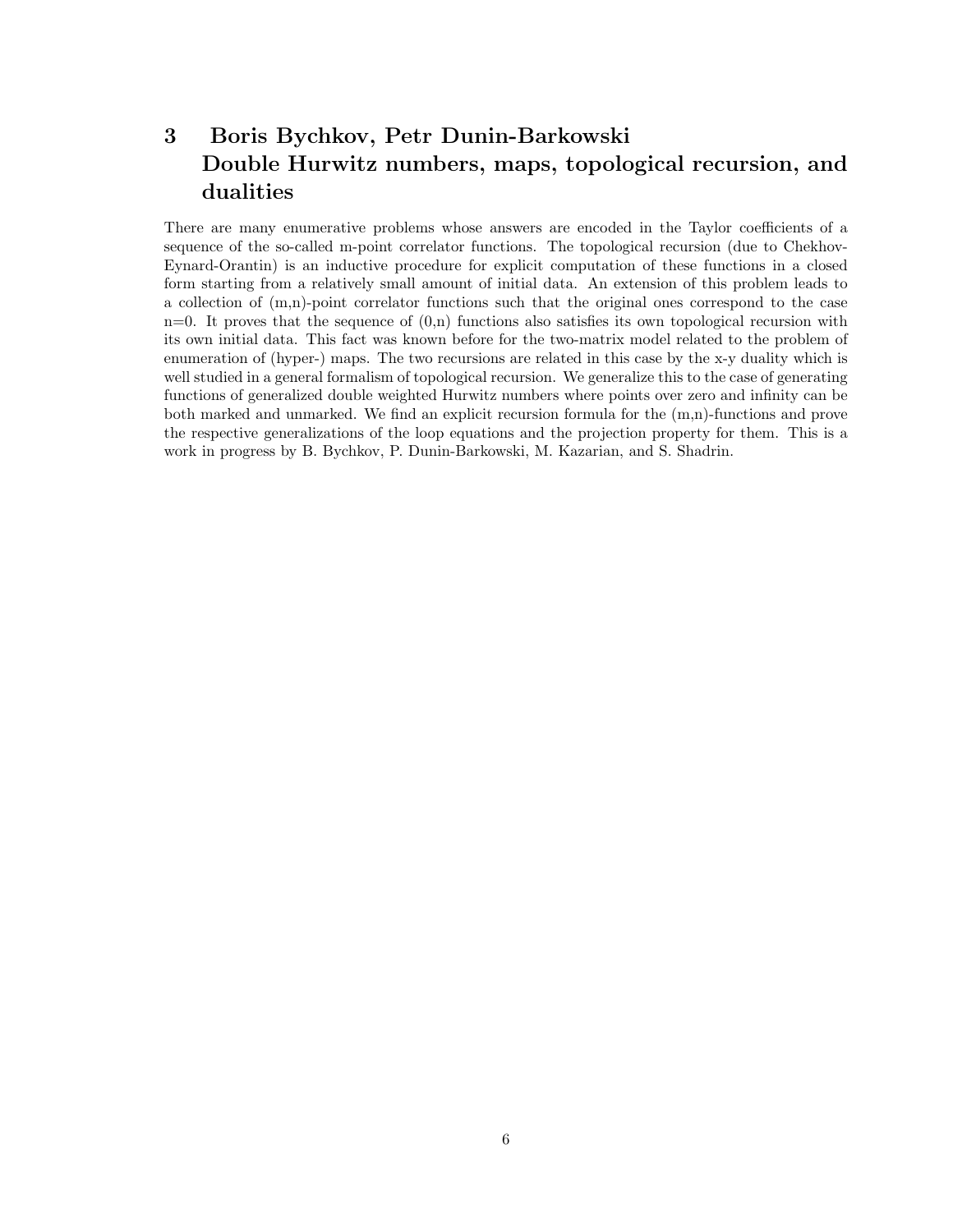## 4 Leonid Chekhov Cluster algebras and integrability

Cluster algebras provide an amazingly simple and explicit description of canonical coordinates/mapping class group transformations for spaces of  $SL_n$  character varieties on Riemann surfaces with holes. I will show how we can use the system on a disc with three marked points on its boundary to describe solutions for the quantum reflection equation whose particular Poisson leaves are related to geodesic functions on Riemann surfaces with holes. Based on a joint paper with M. Shapiro.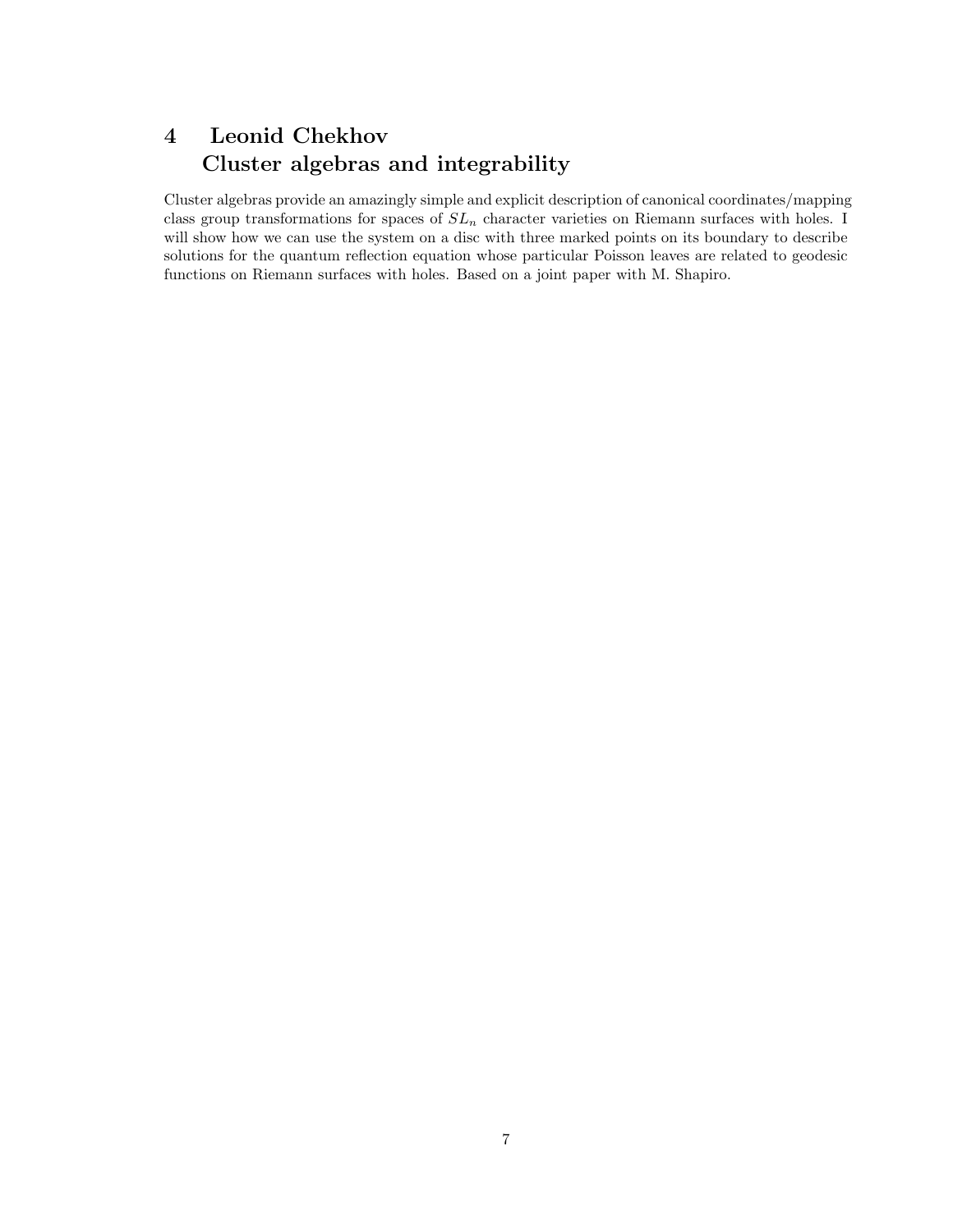### 5 Anna Felikson Friezes for a pair of pants

Frieze patterns are numerical arrangements that satisfy a local arithmetic rule. Conway and Coxeter showed that frieze patterns are tightly connected to triangulated polygons. Recently, friezes were actively studied in connection to the theory of cluster algebras, and the notion of a frieze obtained a number of generalisations. In particular, one can define a frieze associated with a bordered marked surface endowed with a decorated hyperbolic metric. We will review the construction and will show that some nice properties can be extended to friezes associated to a pair of pants. This work is joint with Ilke Canakci, Ana Garcia Elsener and Pavel Tumarkin, arXiv:2111.13135.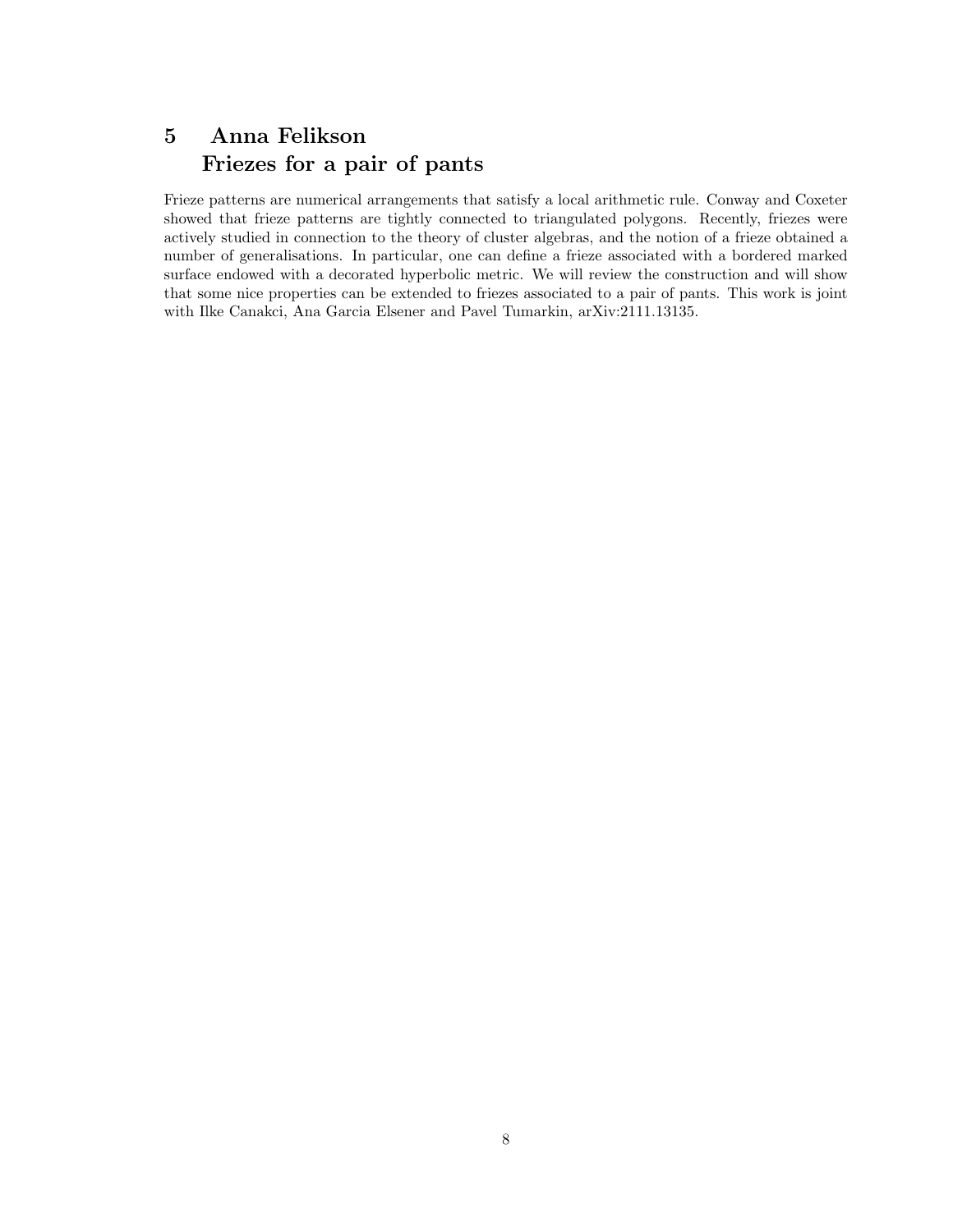# 6 Vladimir Gurvich On the degree sequences of dual graphs on surfaces

Endre Boros, Vladimir Gurvich, Martin Milanič, Jernej Vičič

Given two graphs G and  $G^*$  with a one-to-one correspondence between their edges, when do G and G∗ form a pair of dual graphs realizing the vertices and countries of a map embedded in a surface? A criterion was obtained by Jack Edmonds in 1965. Furthermore, let  $d = (d_1, \ldots, d_n)$  and  $t = (t_1, \ldots, t_m)$  be their degree sequences. Then, clearly,  $\sum_{i=1}^n d_i = \sum_{j=1}^m t_j = 2\ell$ , where  $\ell$  is the number of edges in each of the two graphs, and  $\chi = n-\ell+m$  is the Euler characteristic of the surface.

Which sequences  $d$  and  $t$  satisfying these conditions still cannot be realized as the degree sequences?

We make use of Edmonds' criterion to obtain several infinite series of exceptions for the sphere,  $\chi = 2$ , and projective plane,  $\chi = 1$ . We conjecture that there exist no exceptions for  $\chi \leq 0$  and can prove this if every degree is at least 10. Note however that for  $\chi = 0$  exceptions exist for torus and for Klein bottle, but not for both simultaneously.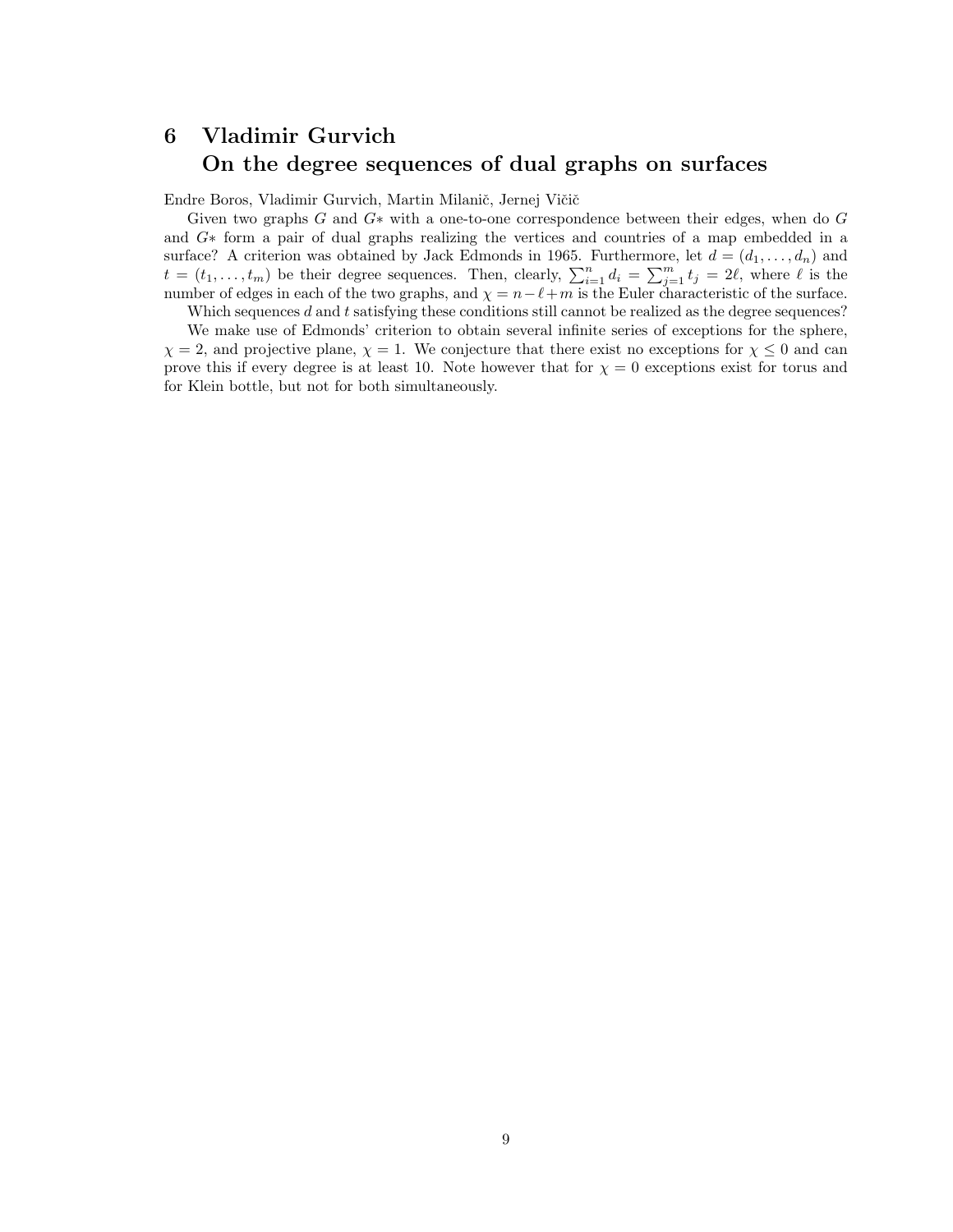### 7 Alexander Guterman Maps preserving matrix invariants

The first results on transformations preserving matrix invariants is due to Frobenius. This result describes the structure of linear maps T preserving the determinant function, i.e., det  $X = \det T(X)$ for all X. Later on there were several extension of this result which are due to Diedonnie, Schur, Dynkin and others. Later on different maps preserving matrix properties, invariants, relations on operator or matrix algebras over various algebraic structures were investigated by many researchers . We plan to discuss the corresponding problems for matrices over division rings and characterize semilinear maps preserving Dieudonné determinant and singularity. This provides non-commutative analogs of Frobenius and Dieudonné theorems.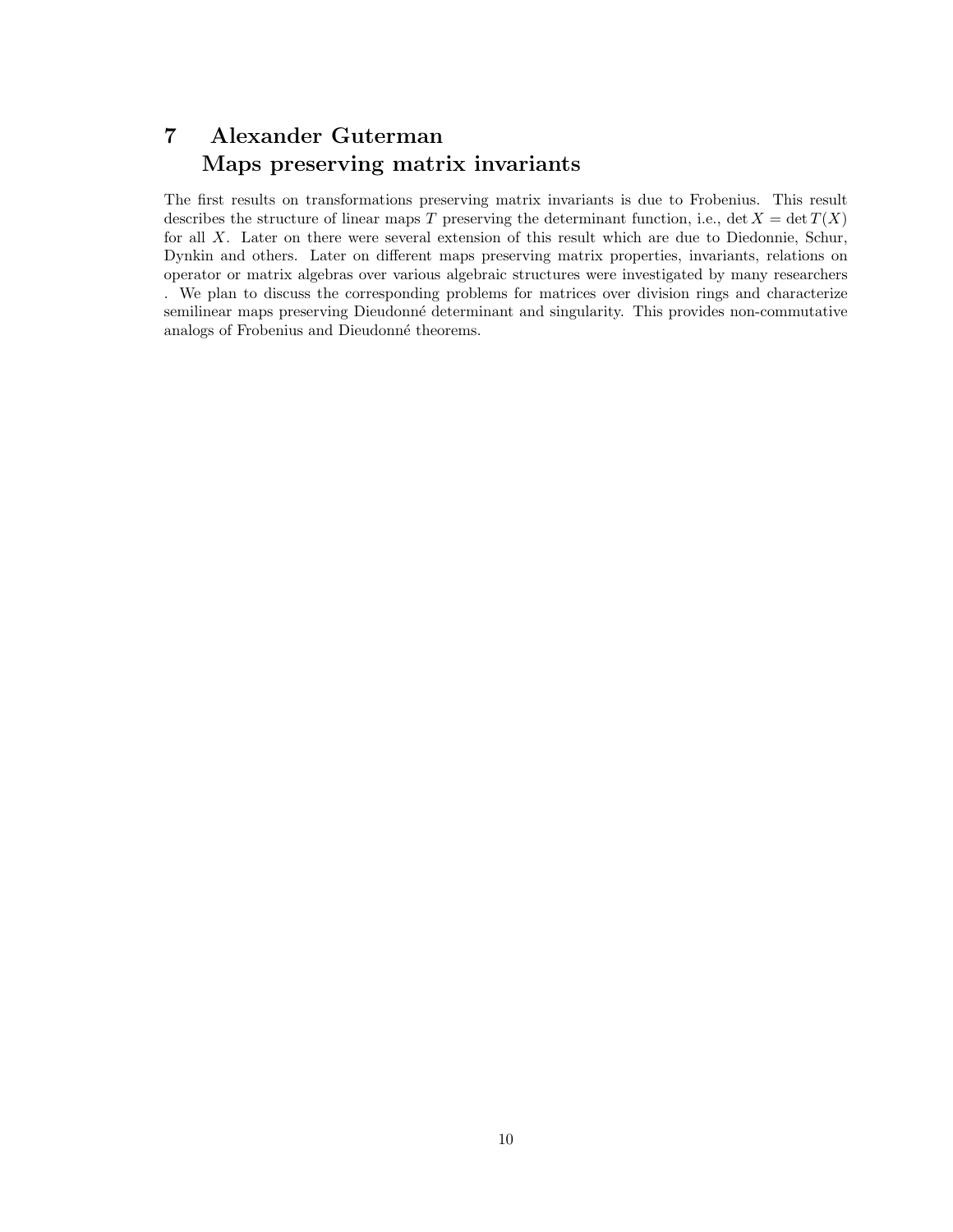# 8 Yulij Ilyashenko Simultaneous uniformization of the leaves of analytic foliations

The main problem discussed in this talk is: Given an analytic family of Riemann surfaces, find a uniformization of these surfaces analytically depending on the parameter of the family. The term Simultaneous uniformization is due to Bers, as well as the first positive results in the study of the problem above. The talk will contain a survey of the positive and negative results on the problem stated above due to various authors, as well as some new results due to A. Shcherbakov, to the speaker and to the hero of this conference. Open problems will be stated.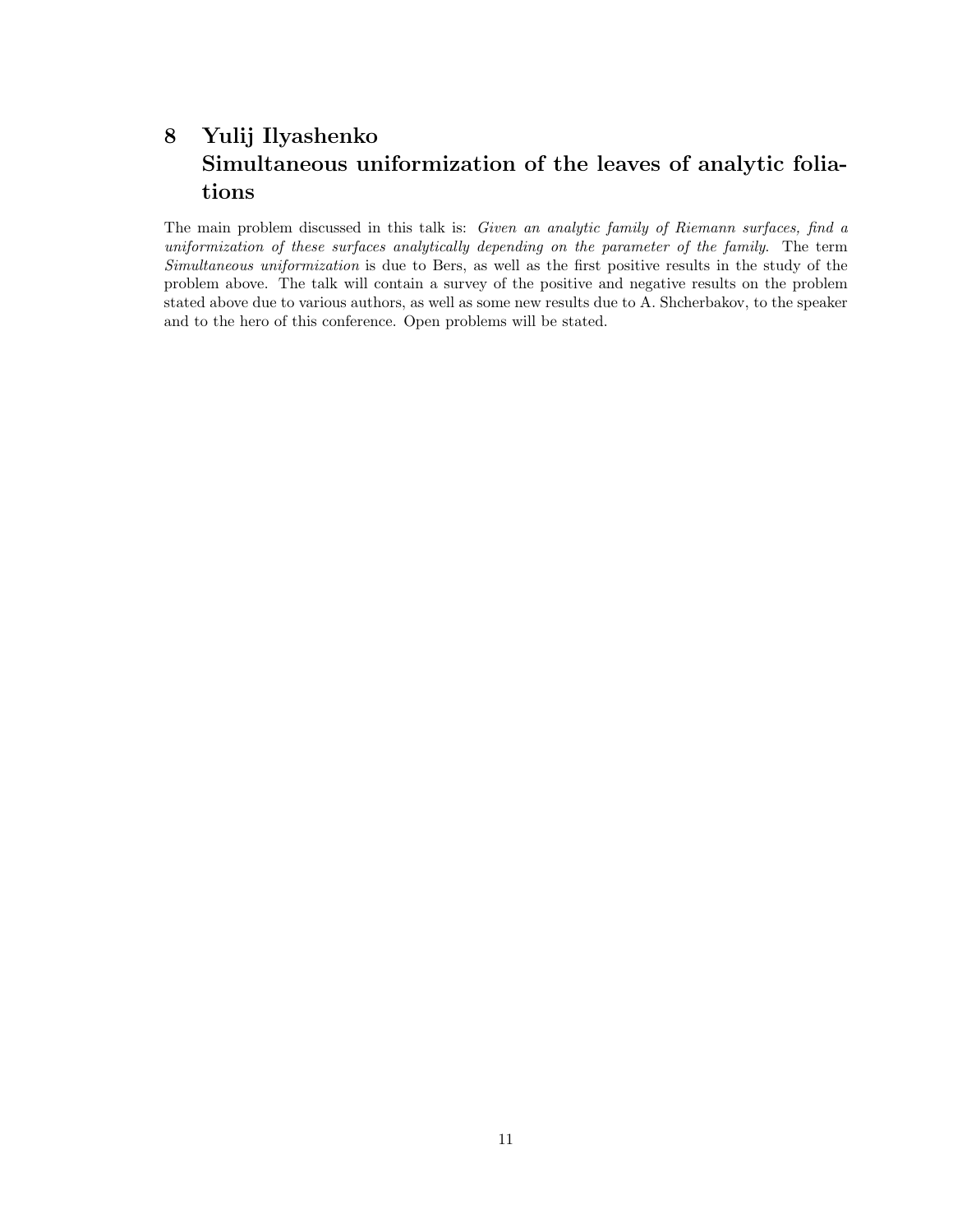#### 9 Gareth Jones Operations on maps and dessins

For a given finite group  $G$  the orientably regular maps (or, more generally, the regular dessins) with automorphism group G are used as the vertices of a graph  $\mathcal{O}(G)$ , with undirected and directed edges showing the effect on these maps of various operations, such as duality and Coxeter's hole operations. Examples of these graphs are given, including several for small Hurwitz groups. The connected components of  $\mathcal{O}(G)$  consist of maps (or dessins) which can be mutually transformed into each other by these operations. For some G, such as the affine groups  $AGL_1(2^e)$ , the graph is connected, whereas for the alternating and symmetric groups the number of connected components is shown to be unbounded. This is joint work with Gábor Gévay, based on a paper to appear in ADAM.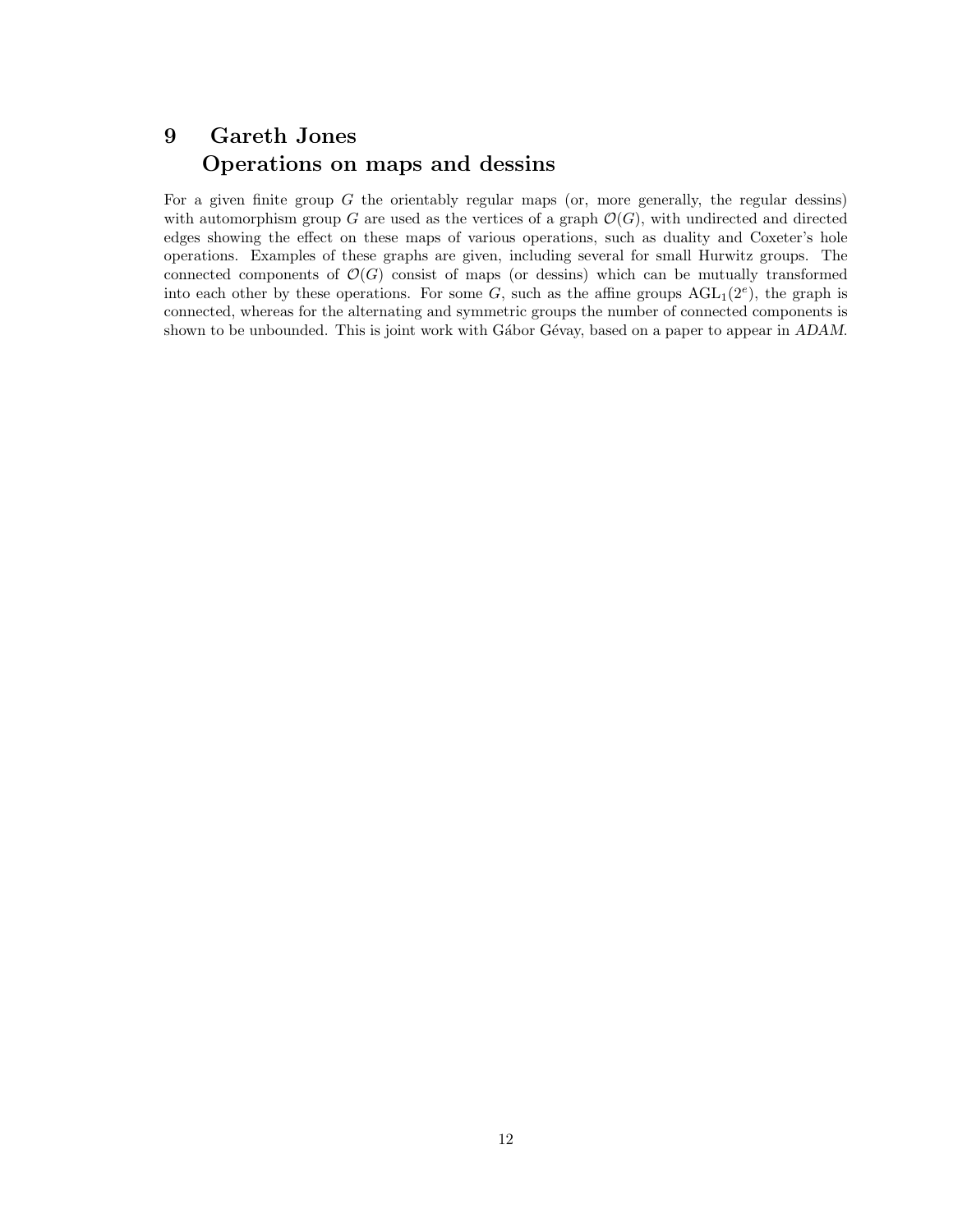## 10 Anton Khoroshkin On Kontsevich Graph complexes

The Kontsevich graph complex  $GC_2$  has a simple combinatorial description and very complicated cohomology. Its 0'th cohomology coincides with the completion of the Grothendieck-Teichmuller Lie algebra grt and the first cohomology conjecturally vanishes.

I recall the definition of Kontsevich Graph complexes, explain infinite-dimensionality of cohomology and give different related combinatorial models, that are necessary for applications for universal quantization theorem.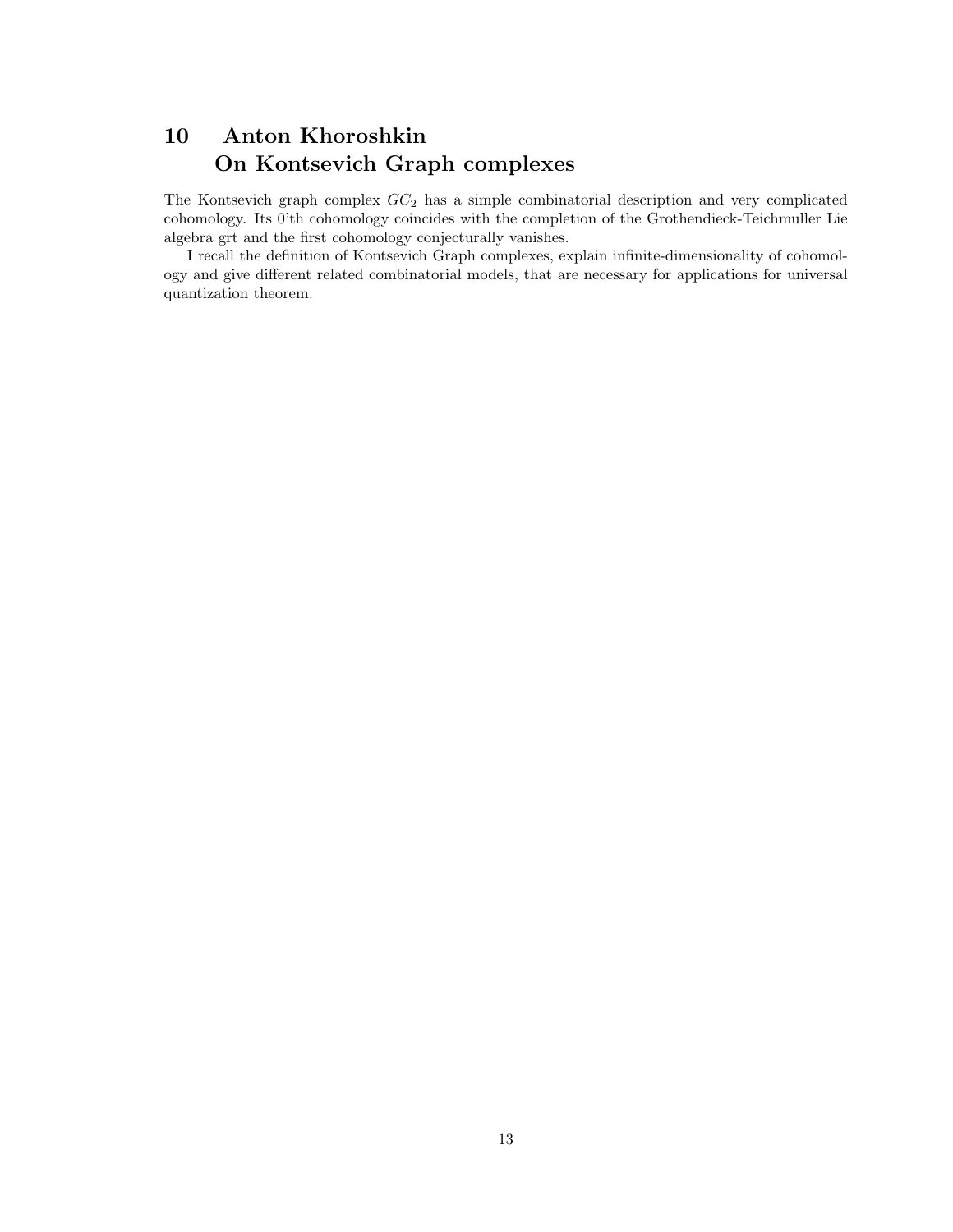# 11 Elena Kreines On simple assembly graphs

Doubly occurrence words play important role in genetics. They can be described in terms of so-called simple assembly graphs. We describe and investigate several properties of these graphs and related dessins d'enfants.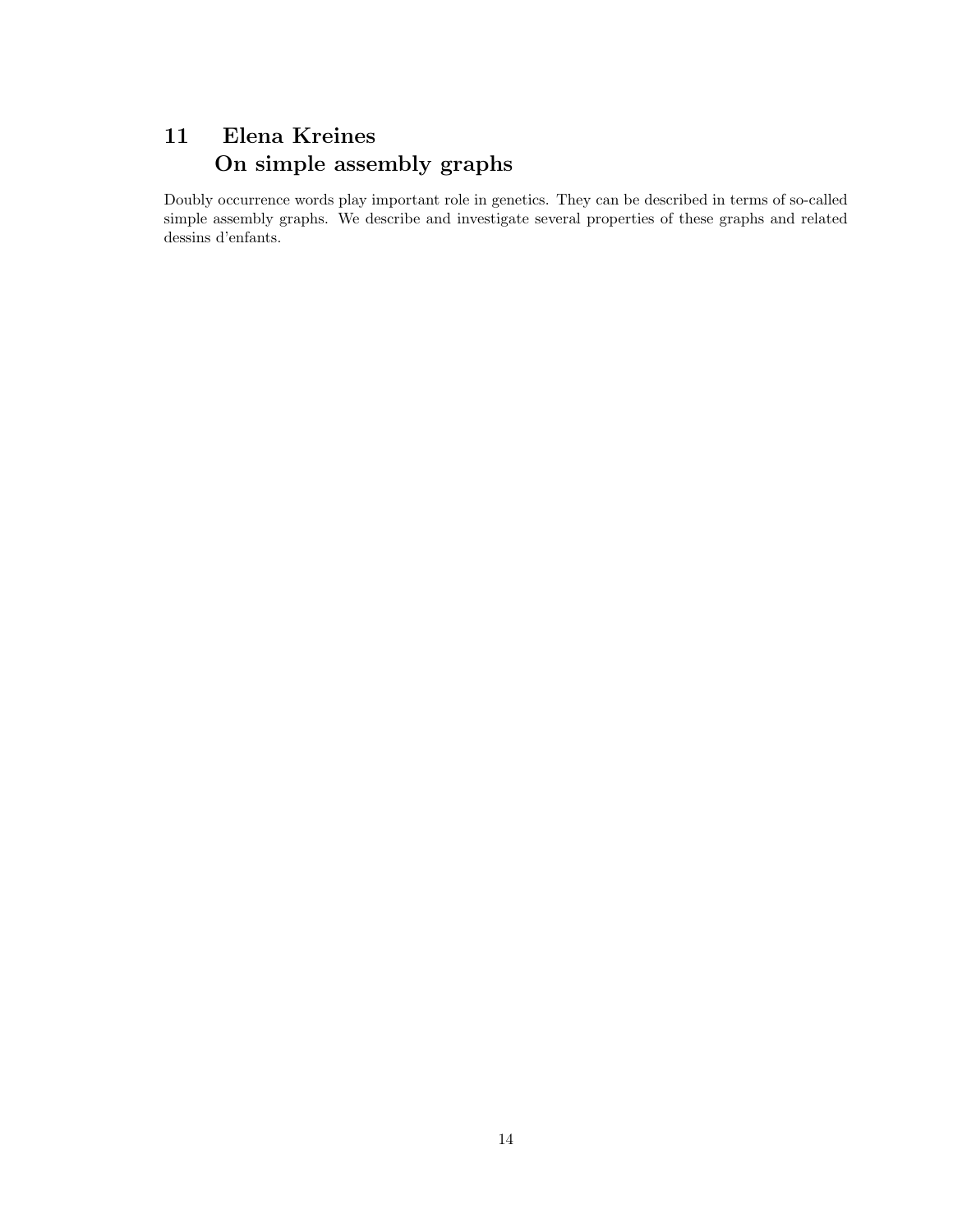### 12 Alexander Molyakov Endomorphisms of the loop group of multiplicative group

The classical Contou-Carrère symbol is a remarkable bilinear pairing defined on the group of invertible elements of  $A((t))$ , the ring of formal Laurent series with coefficients in a ring A. The pairing is skewsymmetric and satisfies the Steinberg property. When the base ring  $A$  is a field it coincides with the usual tame symbol. The Contou-Carrère symbol has a certain universal property which is implied by Contou-Carrère theorem. I will discuss a recently obtained analogue of this theorem for the loop group of the multiplicative group over a Q-algebra. The result allows one to describe endomorphisms of this loop group in terms of double Laurent series of a special form.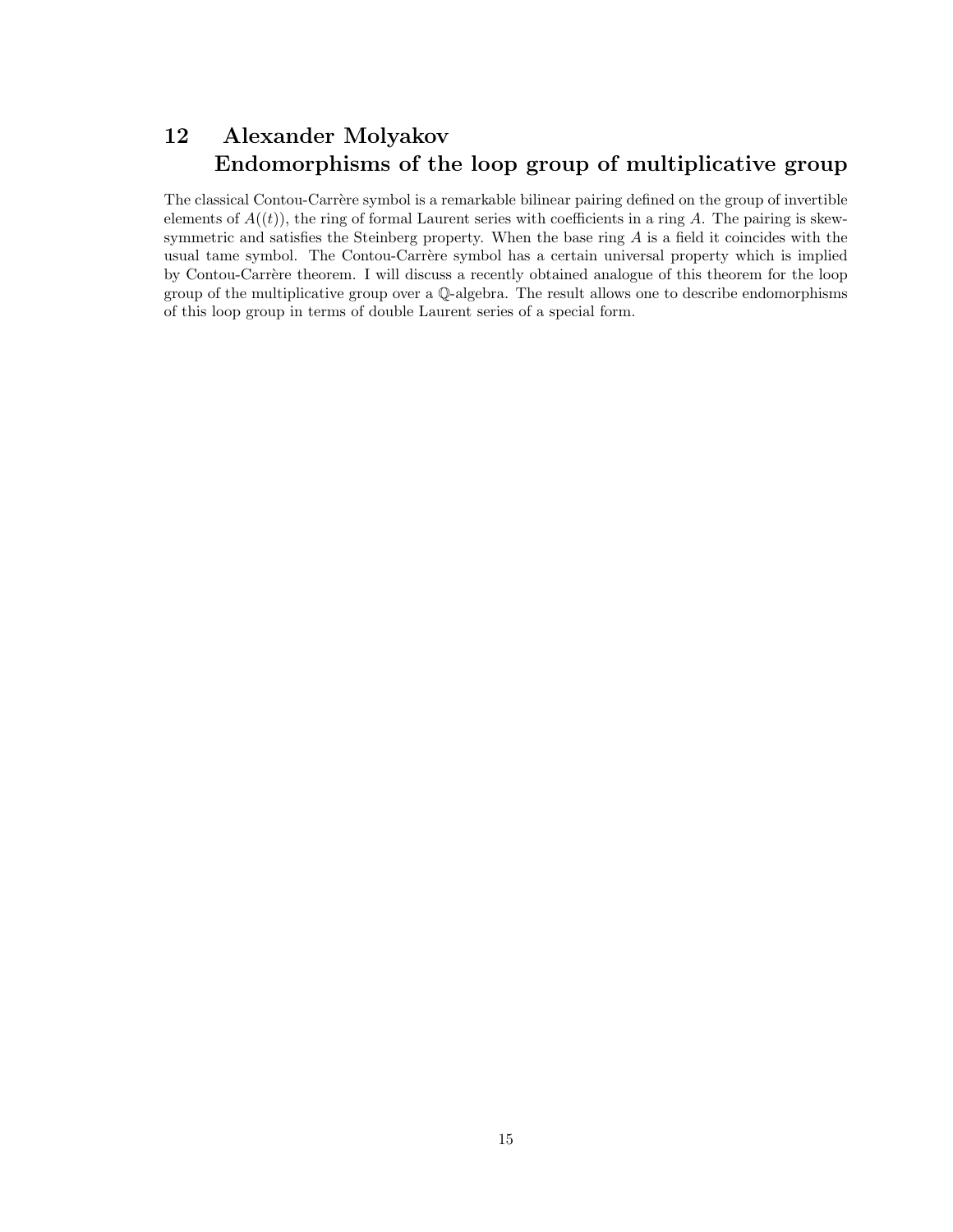# 13 Daniil Rudenko Volumes of hyperbolic polytopes, cluster polylogarithms, and the Goncharov depth conjecture

Lobachevsky started to work on computing volumes of hyperbolic polytopes long before the first model of the hyperbolic space was found. He discovered an extraordinary formula for the volume of an orthoscheme via a special function called dilogarithm. We will discuss a generalization of the formula of Lobachevsky to higher dimensions. For reasons I do not fully understand, a mild modification of this formula leads to the proof of a conjecture of Goncharov about the depth of multiple polylogarithms.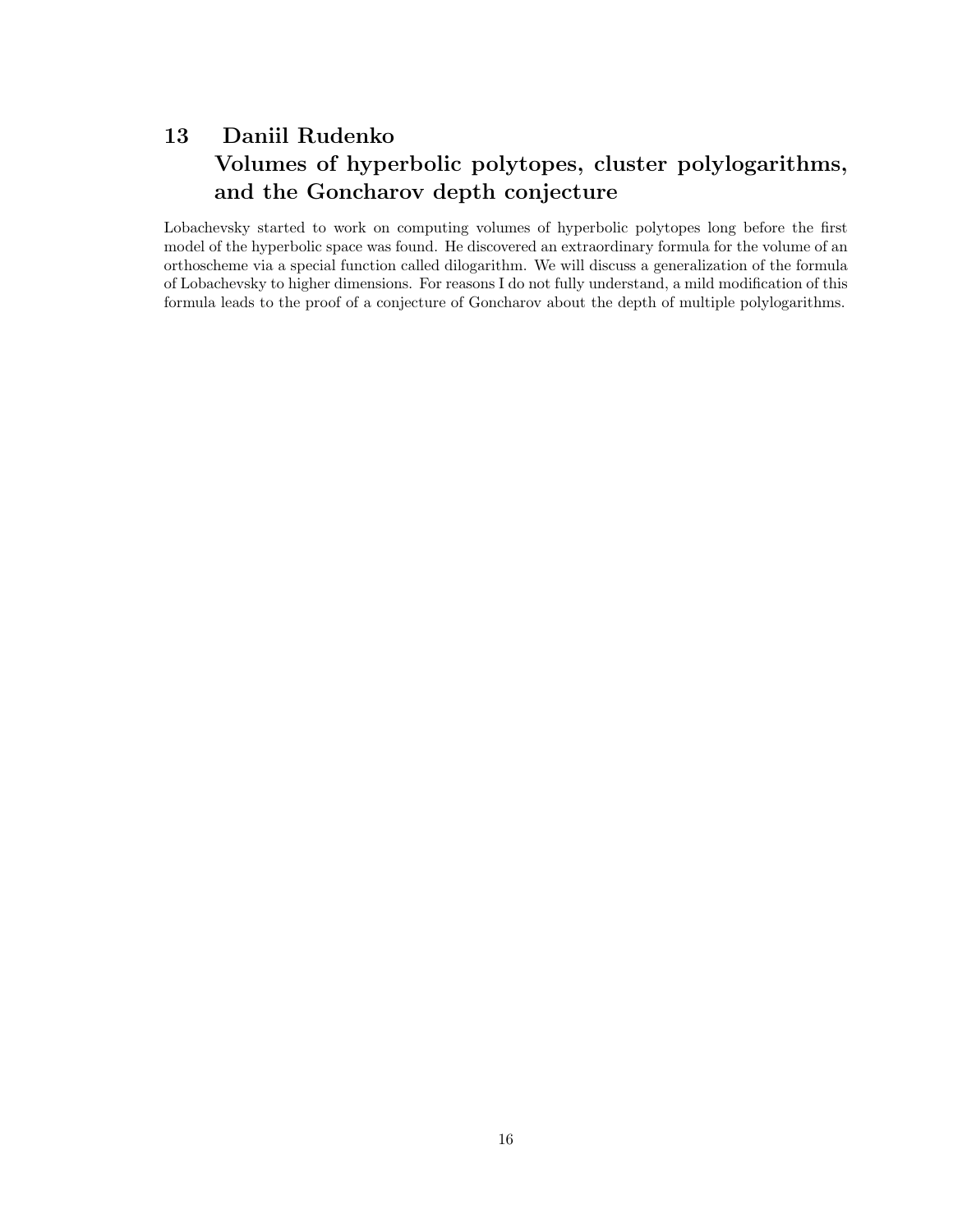### 14 George Shabat On generalizations of dessins d'enfants and Belyi pairs

I understand dessins d'enfants theory as the three-language dictionary (graphs on surfaces, curves over number fields, 2-generated groups). In the talk I am going to omit groups and discuss the generalizations of dessins  $X_0 \subset X_1 \subset X_2$  and Belyi pairs  $(\mathbf{X}, \beta)$ . A generalization will be considered successful if some interesting mathematics emerges.

We shall briefly discuss such generalizations as (1) singular  $X_2$ 's, (2)allowing  $X_2 \setminus X_1$  to contain annuli components, (3) Fried families, (4) Belyi pairs over various fields (5) transcendent Belyi functions.

The main attention will be paid to the multi-dimensional generalizations, starting with  $X_0 \subset X_1 \subset$  $\cdots \subset X_n$ . For  $n = 3$  a Yu.I. Manin's idea of considering the geometry inside the handlebodies will be reminded together with its relations to the Arakelov geometry. For  $n = 4$ , i.e. dim  $\mathbb{C}X_4 = 2$ , some analogs of the Belyi pairs for algebraic surfaces will be discussed.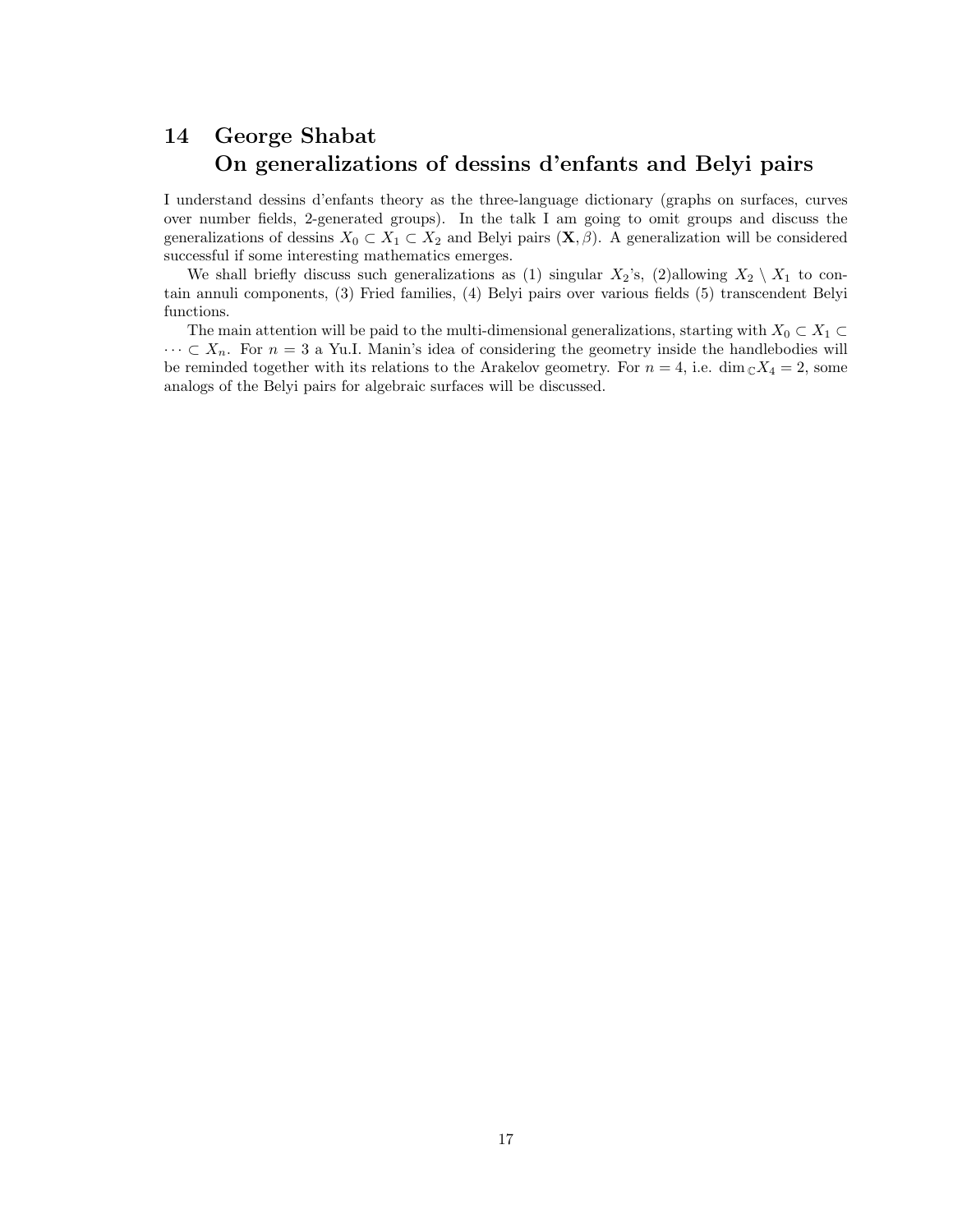# 15 Sergei Smirnov Integral preserving discretization of two-dimensional Toda lattices

Toda lattices play an important role both in differential geometry and in mathematical physics. Exponential systems that generalize two-dimensional Toda lattice were studied in a number of papers by A. B. Shabat, A. N. Leznov, A. V. Mikhailov and by many others. Exponential systems corresponding to the Cartan matrices of simple Lie algebras are known to be Darboux integrable. Various discrete versions of Toda lattices were introduced during the last two decades. Systematic approach to discretizing exponential systems was proposed by Habibullin in 2011: the idea is to look for (semi) discrete systems of a certain type having the same characteristic integrals, as the continuous model.

We prove that if an exponential system is Darboux integrable in the continuous case, then its Habibullin's integral preserving discretization is also Darboux integrable in the semi-discrete case. In particular, this allows to prove Darboux integrability of semi-discrete Toda lattices corresponding to the Cartan matrices of the series B and D.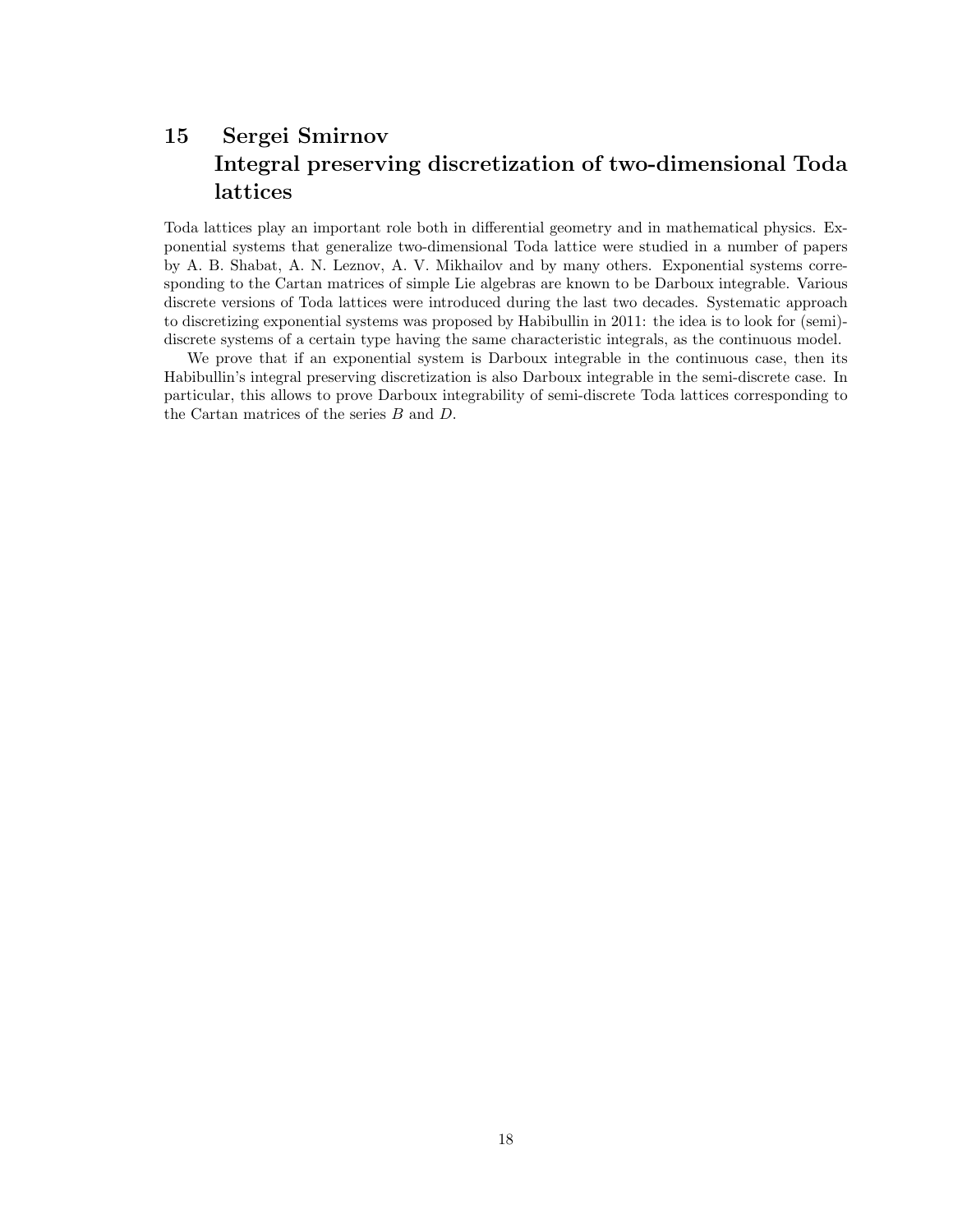## 16 Alexander Tumanov Finite jet determination for CR mappings

A CR mapping is a diffeomorphism between two real manifolds in complex space that satisfies tangential Cauchy-Riemann equations. We are concerned with the problem whether a CR mapping is uniquely determined by its finite jet at a point. This problem has been popular since 1970-s and the number of publications on the matter is enormous. Nevertheless, natural fundamental questions have been open. I will present a solution to a version of the problem and discuss old and recent results.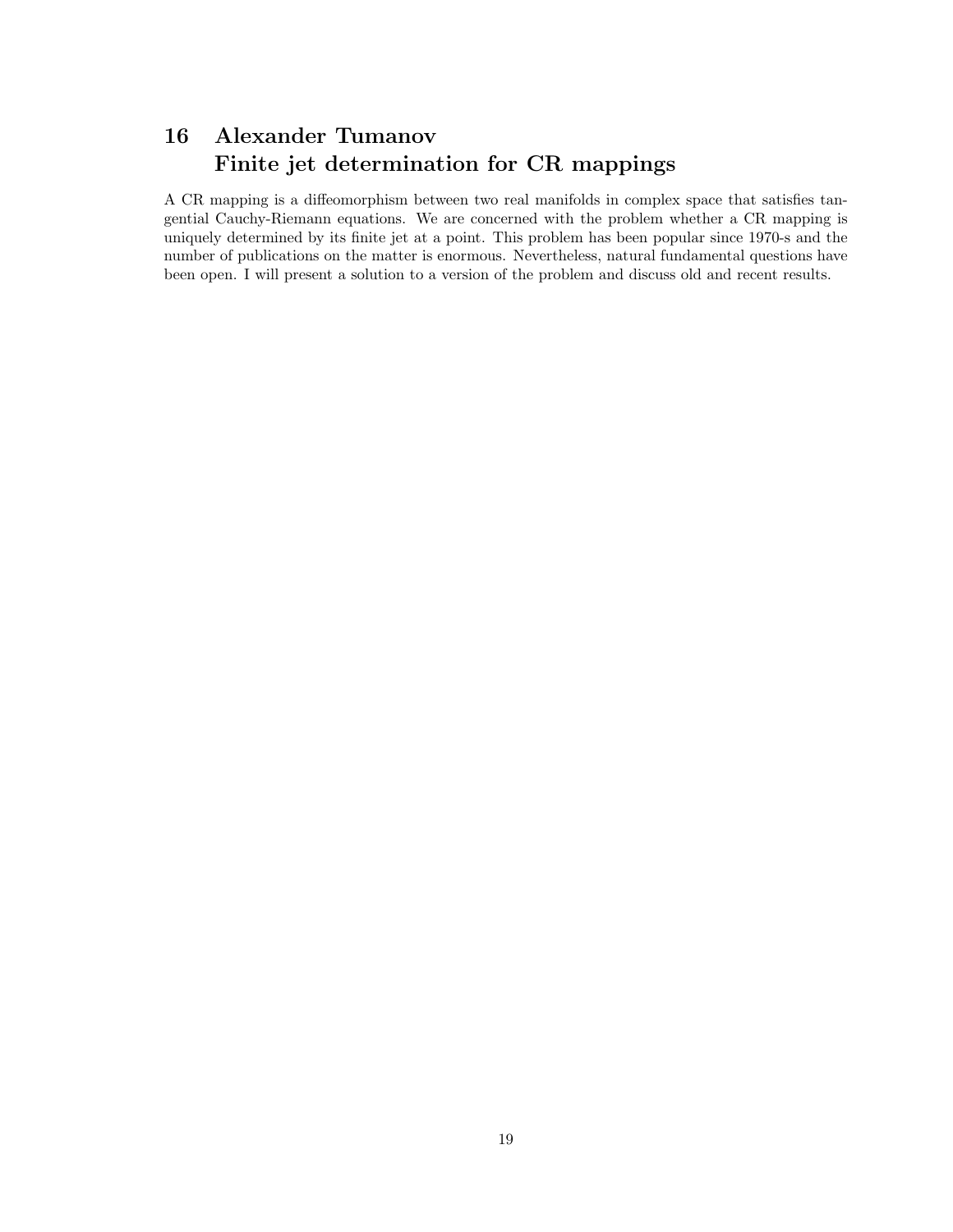### 17 Pavel Tumarkin Quivers, surfaces, and reflection groups

Given an unpunctured triangulated marked surface with boundary, we can associate with it two groups: an extended affine Weyl group of type A and a certain group which behaves nicely with respect to changes of triangulations. I will discuss a connection between these groups and some applications of the constructions. The talk is based on joint works with Anna Felikson, John Lawson and Michael Shapiro.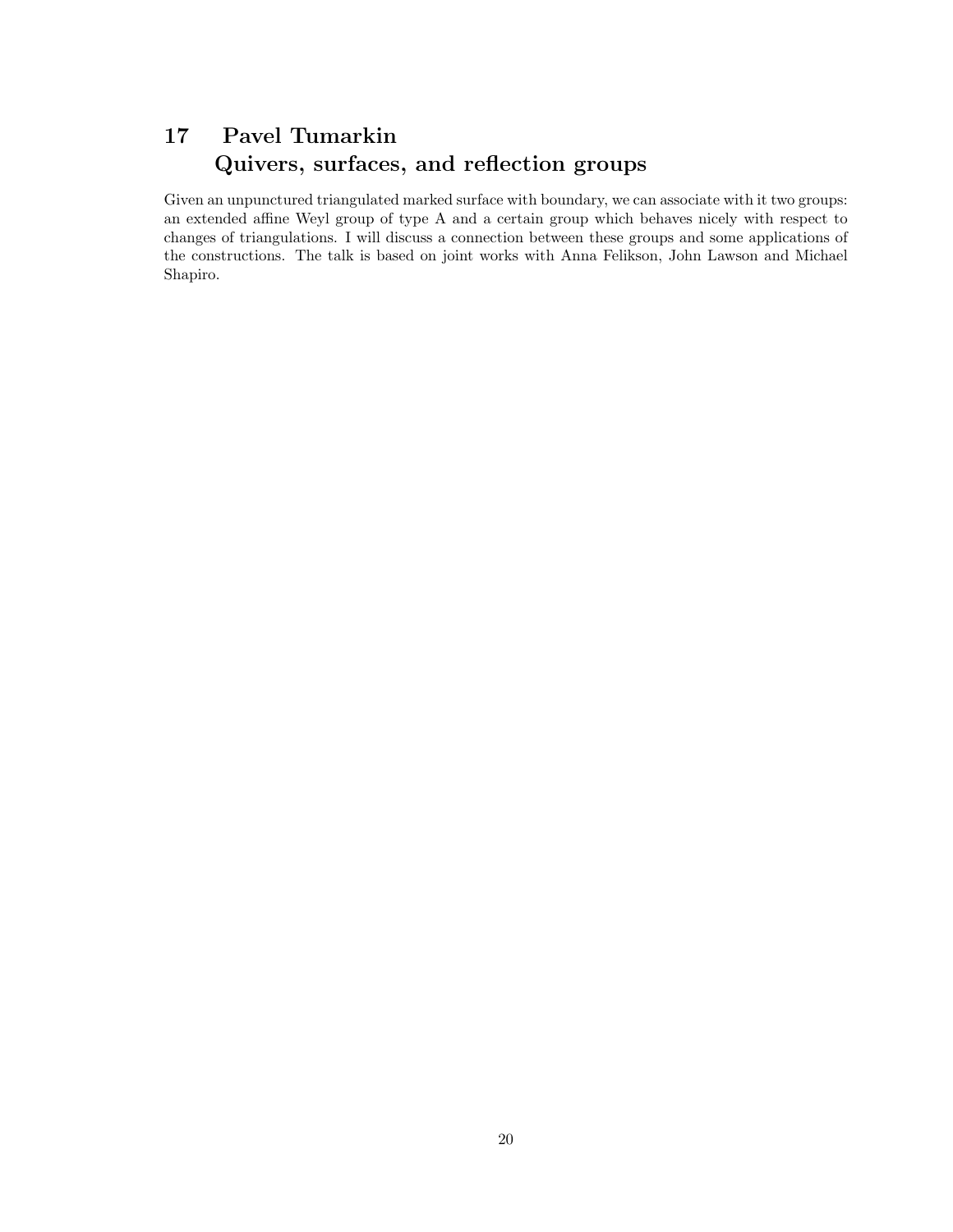### 18 Alexander Voronov On the BV structure on the cohomology of moduli space

George has always been fascinated with the moduli space of algebraic curves and inspired others to look at it from an unusual angle. The cohomology of the moduli space, apart from the standard graded commutative algebra structure, acquires a BV-algebra structure, when you take into account curves of various genera and with arbitrarily many punctures. We will describe this BV structure, which comprises a BV operator and antibracket, prove vanishing theorems for it, and provide a counterexample to a physically motivated conjecture. This is a joint work with S. Sakalli, On the BV structure on the cohomology of moduli space, Pure Appl. Math. Q. 16 (2020), no. 3, 755–773.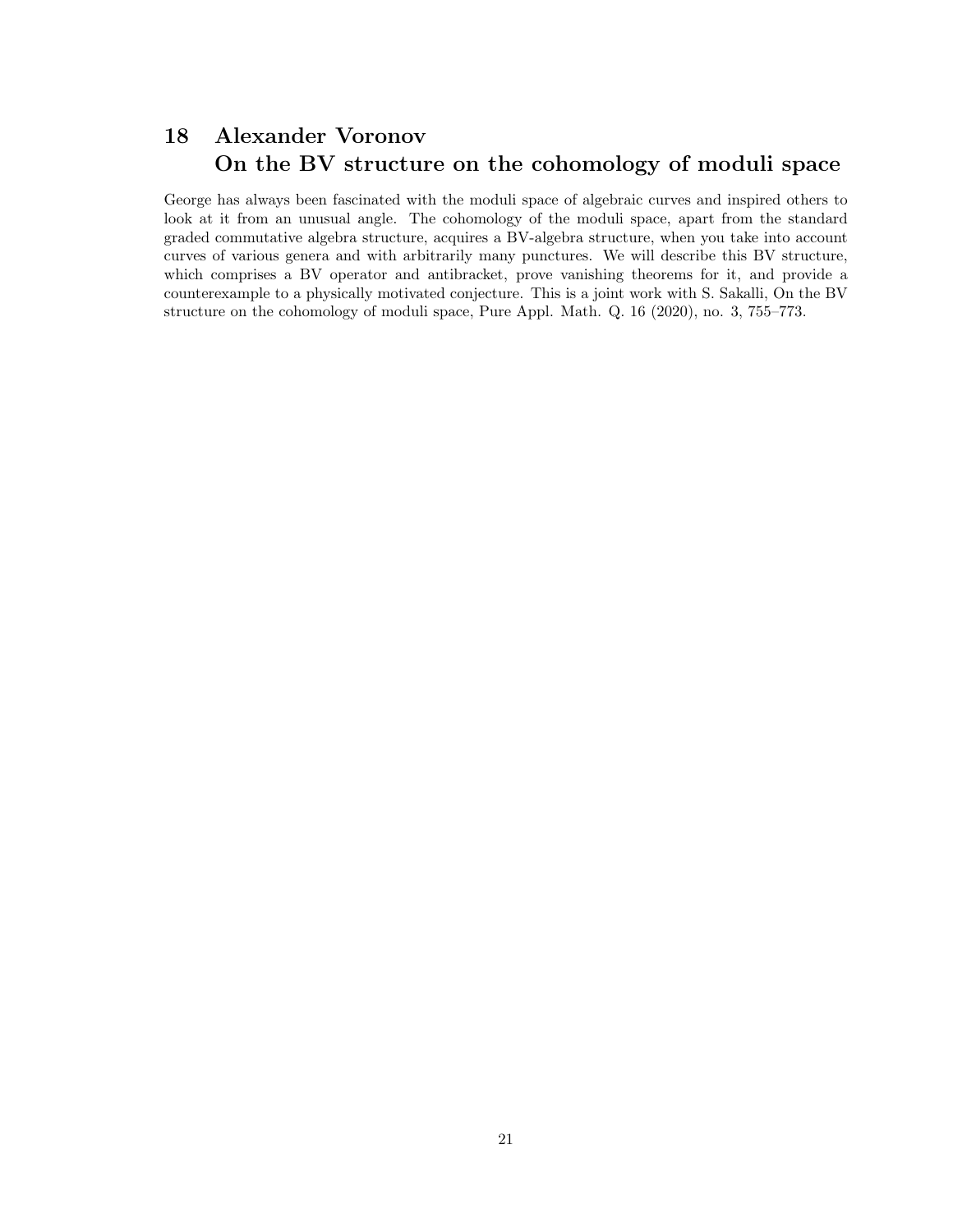### 19 Dimitri Zvonkine How quantum Hall effect leads to algebraic geometry

The Hall effect is observed when a thin conducting plate is traversed by a strong magnetic field. Moving charged particles are deviated by the field, so that a difference of potentials along the x-axis causes an electric current not only in the x-direction, but also in the y-direction. As true mathematicians we study the Hall effect on a Riemann surface. This leads to investigating vector bundles over the Picard group of the surface. One of the physically meaningful problems is to find the Chern classes of these vector bundles. Since this is a short talk, I will not present the mathematical results, but instead will explain how a concrete physical problem leads to serious algebraic geometry. This is joint work with Semyon Klevtsov.